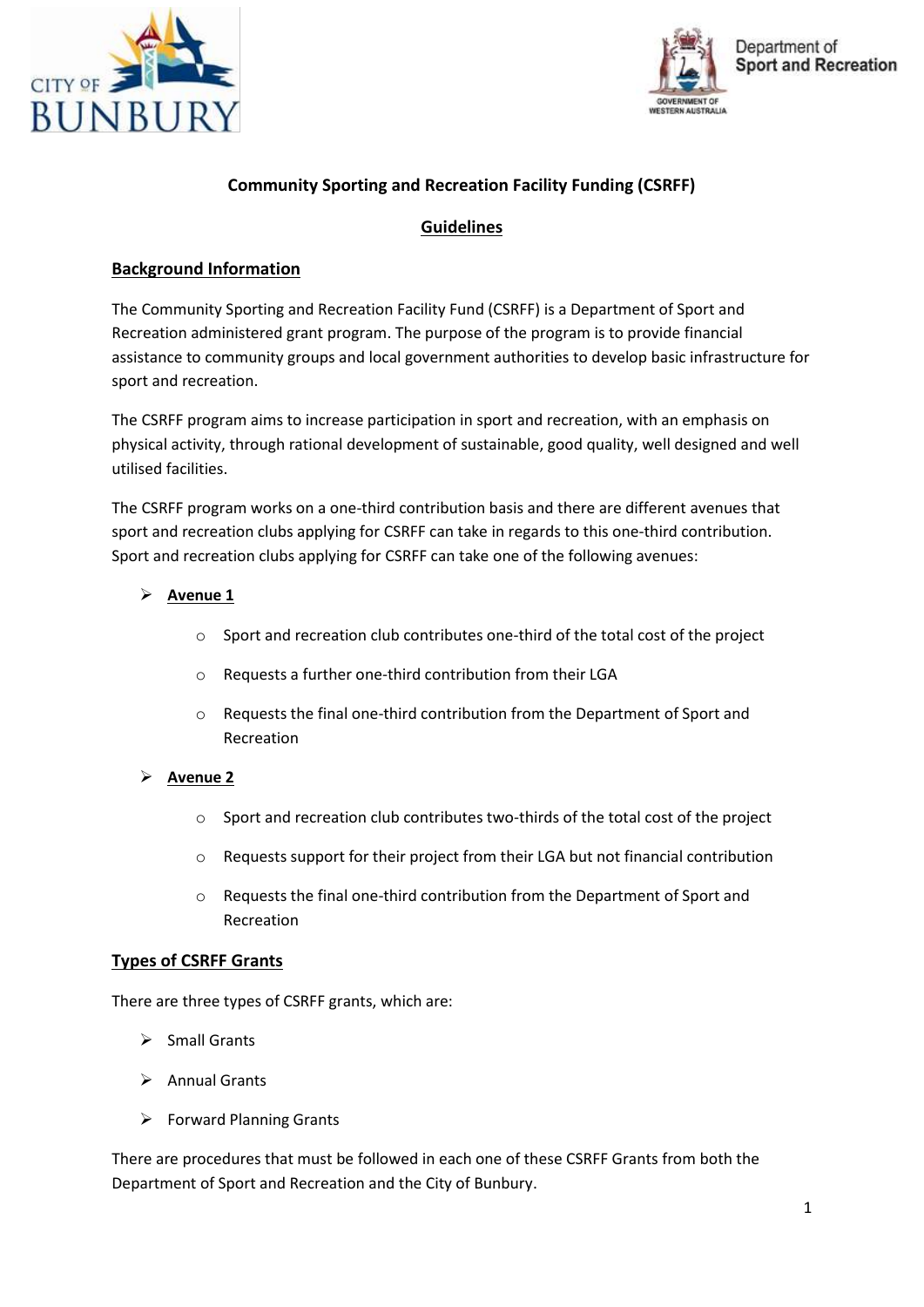



# **City of Bunbury Procedures for CSRFF**

Regardless of whether a sport and recreation club is asking the City of Bunbury for one-third financial contribution to their project or simply just asking for support of the project, the club wishing to submit a CSRFF application must first speak with not only the Department of Sport and Recreation but also the City of Bunbury.

It is recommended that sport and recreation clubs plan out well in advance when they would like to submit a CSRFF application if they are looking for a financial contribution from the City of Bunbury towards their project. The reason for this is that if the City is unaware of the sport and recreation clubs project then the one-third financial contribution that the club seeks from the City can't be factored into the City's budget consideration.

Sport and recreation clubs should speak to the City of Bunbury's Sport and Recreation Liaison Officer at least 6 months before submitting a CSRFF application as the City's Sport and Recreation Liaison Officer will be able to inform the club of where their project would sit in terms of potential funding from the City. If it is believed that a financial contribution is unlikely to be provided from the City in the next round of CSRFF grants then the Sport and Recreation Liaison Officer and the club can plan for when would be the best suitable time for a CSRFF application to be submitted, although it is ultimately up to the club on whenever they would like to submit a CSRFF application.

The other benefit of sport and recreation clubs speaking to the City's Sport and Recreation Liaison Officer in advance about potential CSRFF projects is that it gives the Sport and Recreation Liaison Officer more time to liaise with other departments at the City who may need to be consulted in regards to potential projects.

All CSRFF applications that are submitted to the City are put up for Council endorsement and will be considered but if a CSRFF project has been discussed with the City in advance then there is a greater chance that financial assistance can be provided.

Please note that the final decision in regards to CSRFF grants being approved or not approved lies with the Department of Sport and Recreation.

# **CSRFF Small Grants Information**

Sport and recreation clubs can apply for 'small grants' within the CSRFF program if their project does not exceed \$200,000. As the CSRFF program operates on a one-third contribution basis, sport and recreation clubs can be awarded between \$2,500 and \$66,666 from the Department of Sport and Recreation depending on the total cost of their project.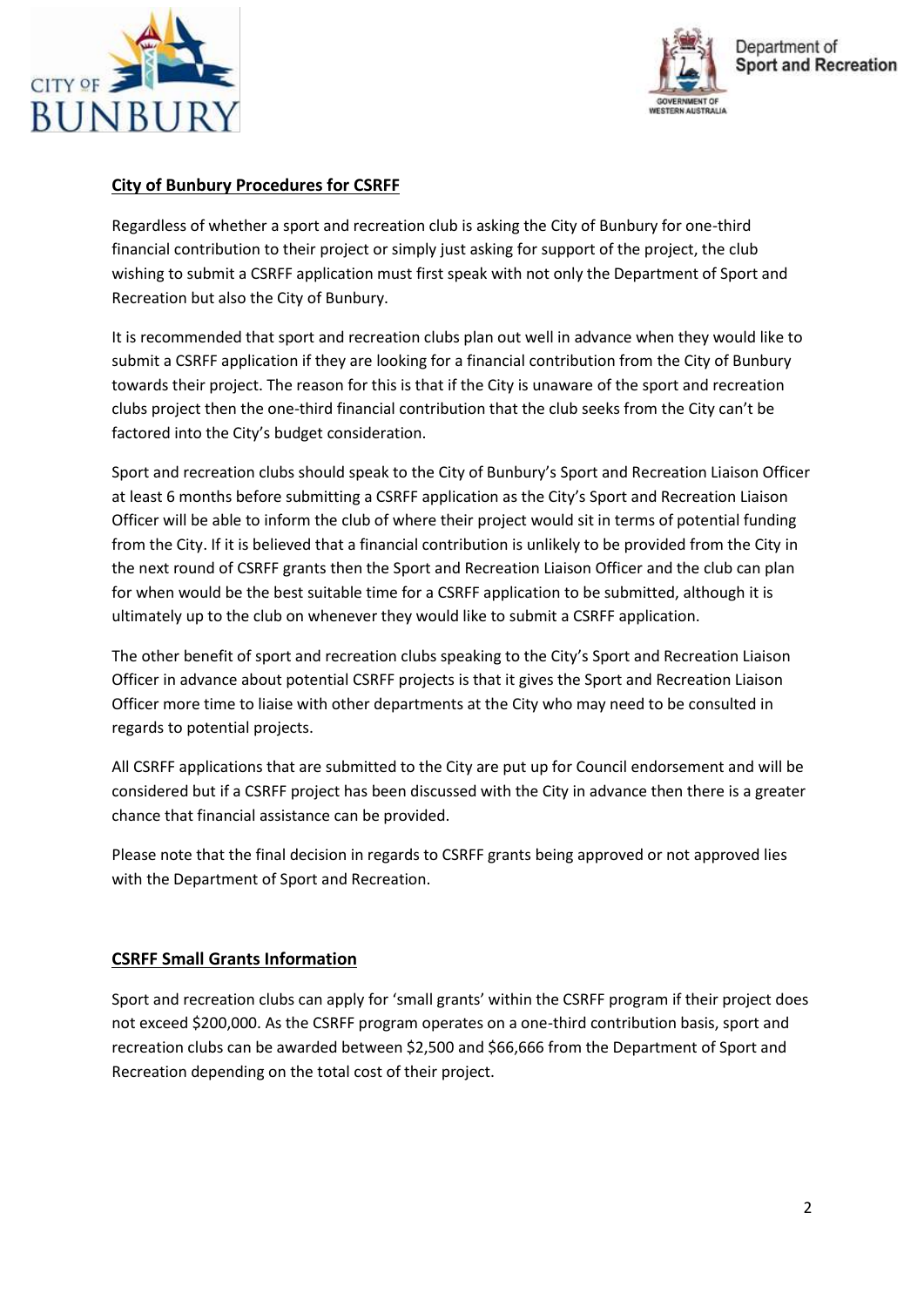



The types of projects that fall within Small Grants for CSRFF are:

- $\triangleright$  Construction/Refurbishment of changing rooms and ablution blocks
- Construction/Refurbishment of Shade Structures
- $\triangleright$  Resurfacing of Ovals, Pitches, Courts or Greens
- Planning Studies for Future Projects
- $\triangleright$  Installation/Upgrading of Light Towers

*Please Note - That eligible project priorities for the Department of Sport & Recreation may change depending on funding available.*

The types of projects that have been awarded in the past to Bunbury Sport and Recreation Clubs within the CSRFF Small Grants rounds are:

- $\ddot$  Koombana Bay Sailing Club Refurbishment of Ladies Toilet and Change Rooms
- Forza Dragon Boat Club Construction of a Boat Compound and Shed
- $\frac{1}{2}$  Bunbury Netball Association Resurfacing of Netball Courts
- $\frac{1}{2}$  Bunbury Bowling Club Construction of Disabled Access Toilet
- $\ddot{+}$  Bunbury and Districts Little Athletics Club Construction of Shade Structures

#### **CSRFF Small Grants Application Process & Key Dates**

#### **Winter and Summer Round**

The table on page 4 shows the key dates involved in the winter round for CSRFF Small Grants Application process for both the Department of Sport and Recreation and the City of Bunbury and the table on page 5 shows the key dates involved in the summer round for CSRFF Small Grants Application process: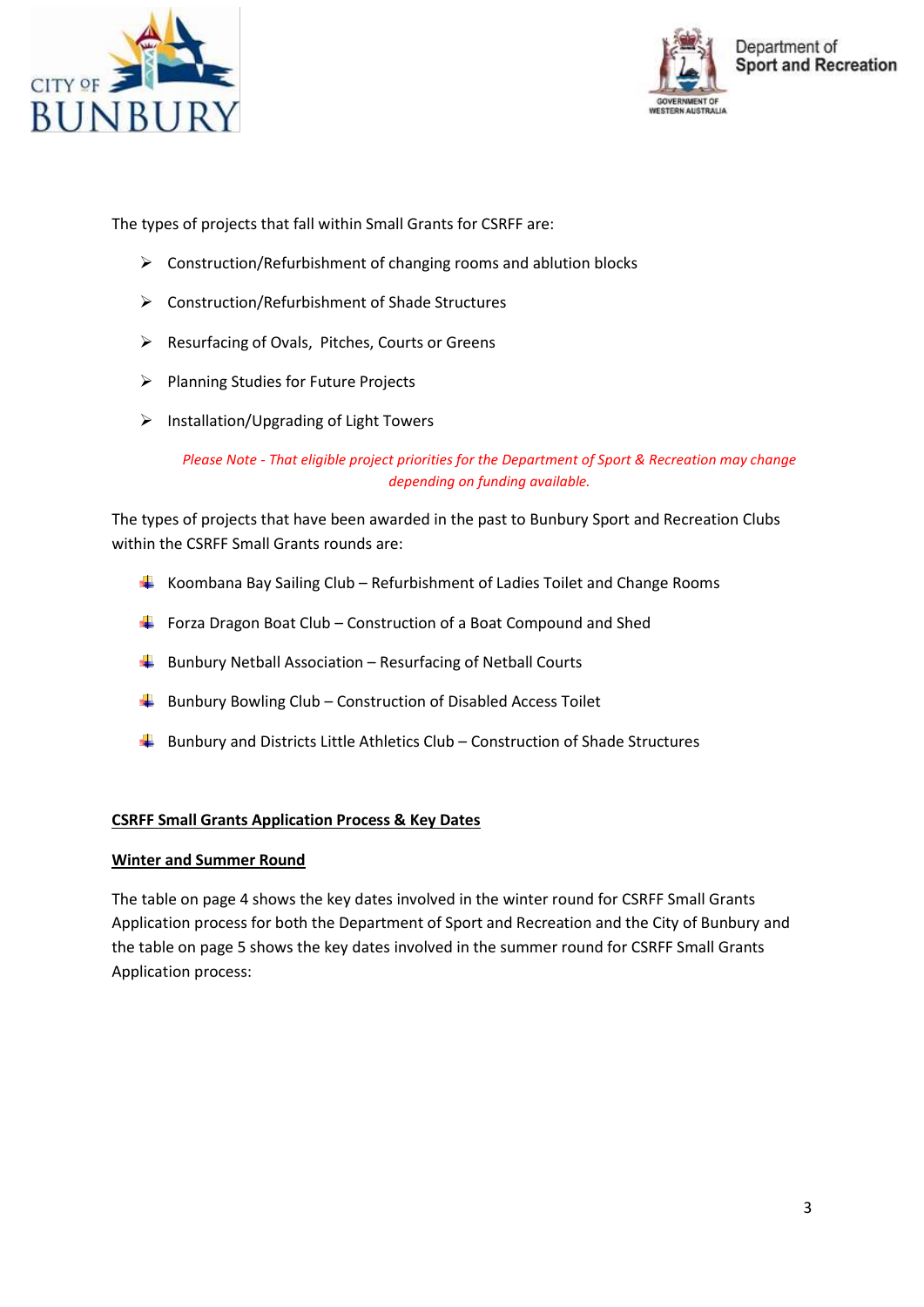



# **Winter Round Calendar**

| January          | Sport and recreation clubs who are planning/considering<br>submitting a CSRFF small grants application in the winter<br>round should discuss their project with the Department of<br>Sport and Recreation and the City of Bunbury |
|------------------|-----------------------------------------------------------------------------------------------------------------------------------------------------------------------------------------------------------------------------------|
|                  |                                                                                                                                                                                                                                   |
| June             | Sport and Recreation clubs who will be submitting a CSRFF<br>small grants application in the winter round should further<br>update both the Department of Sport and Recreation and<br>the City of Bunbury on their project        |
|                  |                                                                                                                                                                                                                                   |
| July             | Adverts are placed in the West Australian Newspaper and<br>Regional Newspapers advertising that CSRFF Small Grants<br>Round is now open                                                                                           |
|                  | CSRFF Small Grants application forms are available to be<br>collected from the Department of Sport and Recreation<br>South West Office                                                                                            |
|                  | Completed CSRFF Small Grant Application forms must be<br>submitted to the City of Bunbury by the 3 <sup>rd</sup> Friday in July                                                                                                   |
|                  |                                                                                                                                                                                                                                   |
| August           | City of Bunbury prepare CSRFF Small Grants Application for<br>Council Consideration and recommendations are made                                                                                                                  |
|                  | Depending on how many applications the City of Bunbury<br>receive, the City is required by the Department of Sport and<br>Recreation to rank all applications in order of priority                                                |
|                  | The City of Bunbury Council determine the level of support<br>that the City will provide to each application and outcomes<br>are detailed in the Council Meeting Minutes                                                          |
|                  | The City of Bunbury will lodge all applications with the<br>Department of Sport and Recreation South West Office by<br>the last working day in August                                                                             |
|                  |                                                                                                                                                                                                                                   |
| September        | All applications are assessed by South West Department of<br>Sport and Recreation Manager                                                                                                                                         |
|                  |                                                                                                                                                                                                                                   |
| October/November | All applications are assessed by Facilities Consultant and the<br>Small Grants Committee and recommendations are made<br>to the Minister for Sport and Recreation                                                                 |
|                  | The Minister for Sport and Recreation will consider all<br>recommendations and grants approval.                                                                                                                                   |
|                  | Both successful and unsuccessful applicants are notified.                                                                                                                                                                         |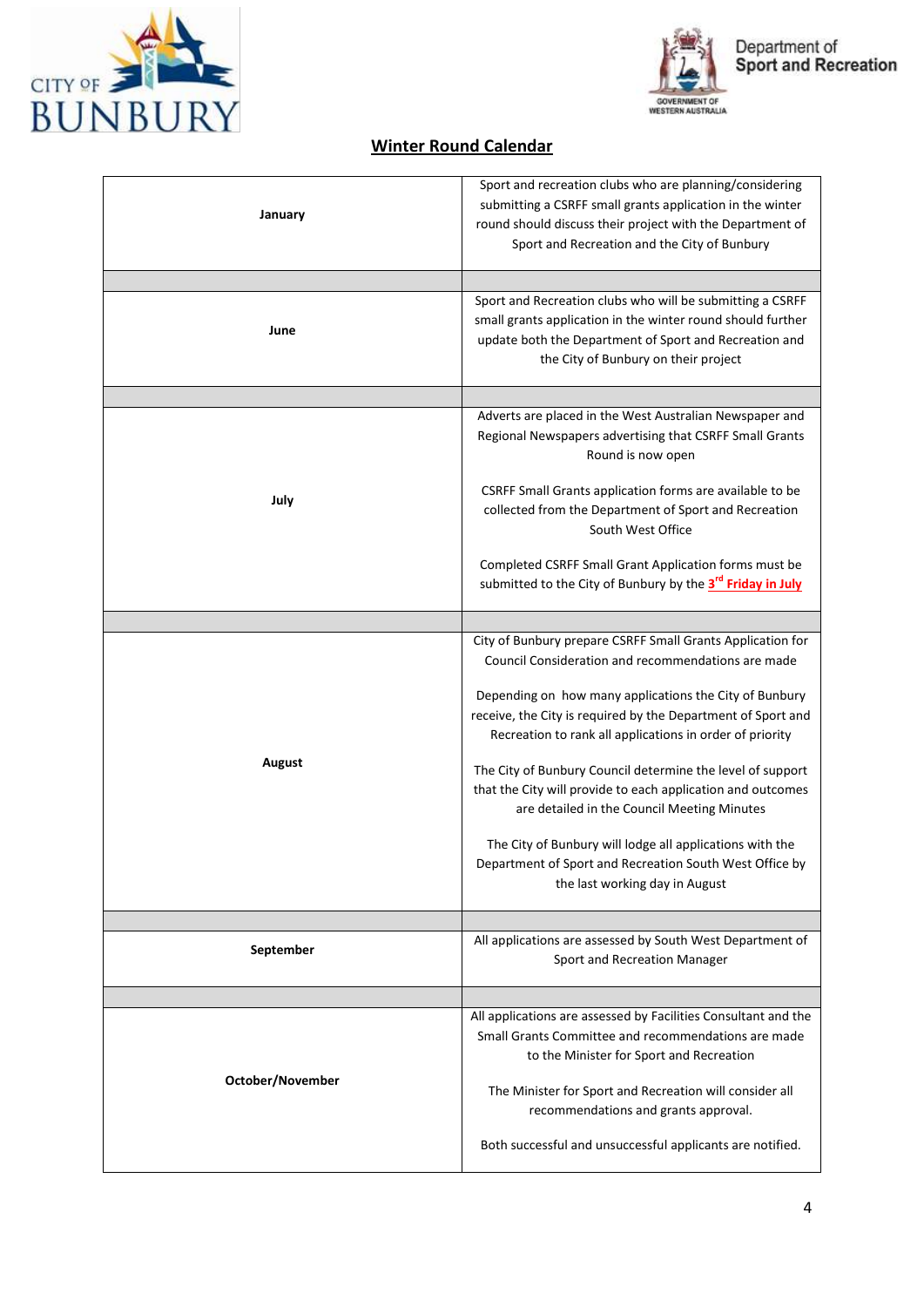



# **Summer Round Calendar**

| August   | Sport and recreation clubs who are planning/considering<br>submitting a CSRFF small grants application in the summer<br>round should discuss their project with the Department of<br>Sport and Recreation and the City of Bunbury                                                                      |
|----------|--------------------------------------------------------------------------------------------------------------------------------------------------------------------------------------------------------------------------------------------------------------------------------------------------------|
|          |                                                                                                                                                                                                                                                                                                        |
| January  | Sport and Recreation clubs who will be submitting a CSRFF<br>small grants application in the Summer round should<br>further update both the Department of Sport and<br>Recreation and the City of Bunbury on their project                                                                             |
|          |                                                                                                                                                                                                                                                                                                        |
| February | Adverts are placed in the West Australian Newspaper and<br>Regional Newspapers advertising that CSRFF Small Grants<br>Round is now open                                                                                                                                                                |
|          | CSRFF Small Grants application forms are available to be<br>collected from the Department of Sport and Recreation<br>South West Office                                                                                                                                                                 |
|          | Completed CSRFF Small Grant Application forms must be<br>submitted to the City of Bunbury by the 3 <sup>rd</sup> Friday in<br><b>February</b>                                                                                                                                                          |
|          |                                                                                                                                                                                                                                                                                                        |
| March    | City of Bunbury prepare CSRFF Small Grants Application for<br>Council Consideration and recommendations are made<br>Depending on how many applications the City of Bunbury<br>receive, the City is required by the Department of Sport and<br>Recreation to rank all applications in order of priority |
|          | The City of Bunbury Council determine the level of support<br>that the City will provide to each application and outcomes<br>are detailed in the Council Meeting Minutes                                                                                                                               |
|          | The City of Bunbury will lodge all applications with the<br>Department of Sport and Recreation South West Office by<br>the last working day in March                                                                                                                                                   |
| April    | All applications are assessed by South West Department of<br>Sport and Recreation Manager                                                                                                                                                                                                              |
|          |                                                                                                                                                                                                                                                                                                        |
| May/June | All applications are assessed by Facilities Consultant and the<br>Small Grants Committee and recommendations are made<br>to the Minister for Sport and Recreation                                                                                                                                      |
|          | The Minister for Sport and Recreation will consider all<br>recommendations and grants approval.                                                                                                                                                                                                        |
|          | Both successful and unsuccessful applicants are notified.                                                                                                                                                                                                                                              |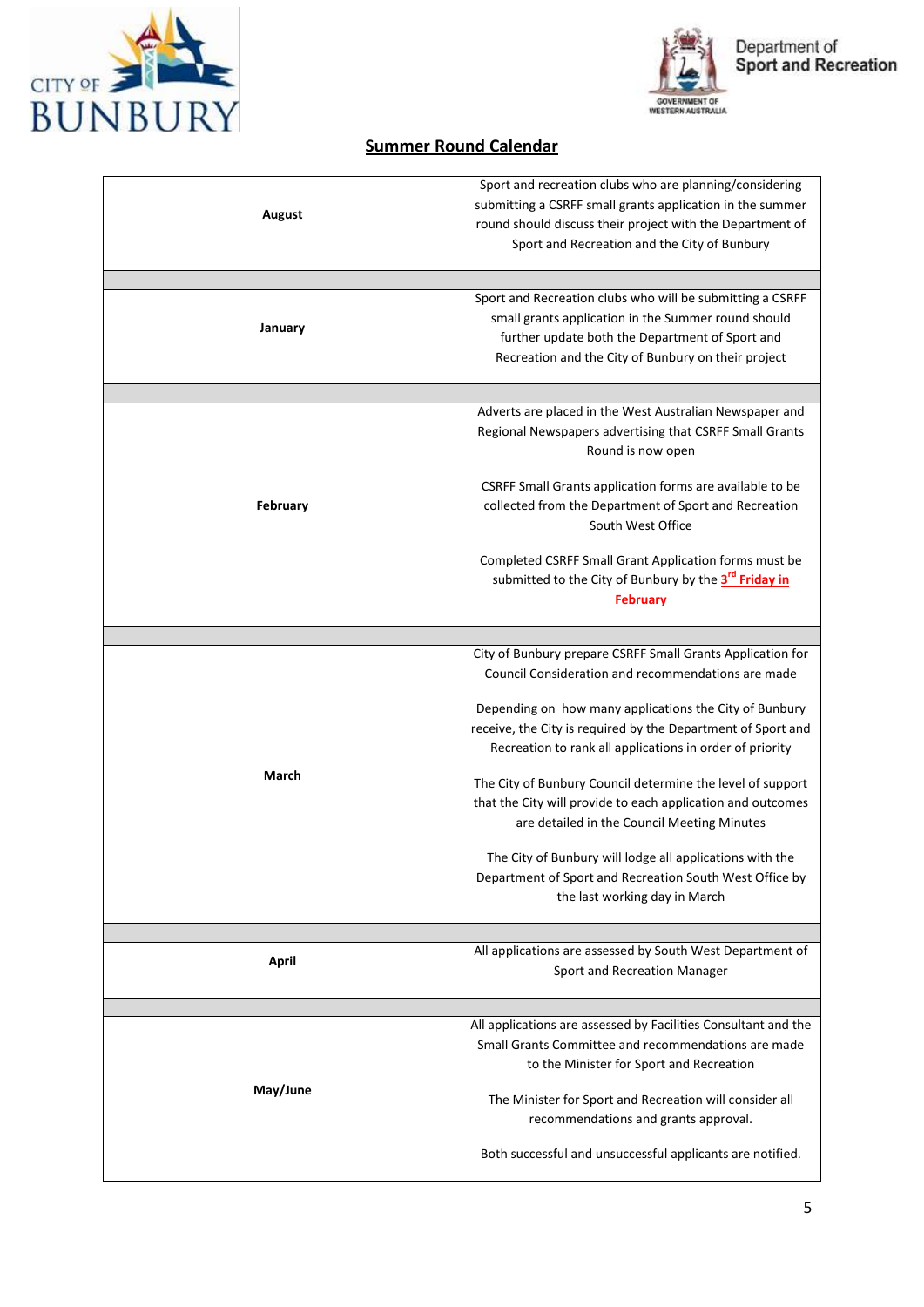



## **CSRFF Annual Grants Information**

Sport and recreation clubs wishing to apply for CSRFF Annual Grants must make sure that their planning and construction process involved with their project is complete within 12 months.

The total project cost for annual grants is between \$200,001 to \$500,000 and as the CSRFF program operates on a one-third contribution basis, sport and recreation clubs can be awarded between \$66,667 and \$166,666 from the Department of Sport and Recreation depending on the total cost of their project.

Grants given in this category must be claimed in the financial year following the date of approval.

The types of projects that fall within Annual Grants for CSRFF are:

- $\triangleright$  Upgrades to Clubrooms/Pavilions
- Upgrade to Swimming Pools
- > Large Floodlighting Projects
- ▶ Court or Bowling Green Construction
- $\triangleright$  Reticulation System for Grassed Playing Fields

*Please Note - That eligible project priorities for the Department of Sport & Recreation may change depending on funding available.*

As with the CSRFF Small Grants, sport and recreation clubs are encouraged to discuss their proposed projects, well in advance with the City of Bunbury and this is more so the case with Annual Grants. The table on page 7 shows the key dates involved in the CSRFF Annual Grants Application process: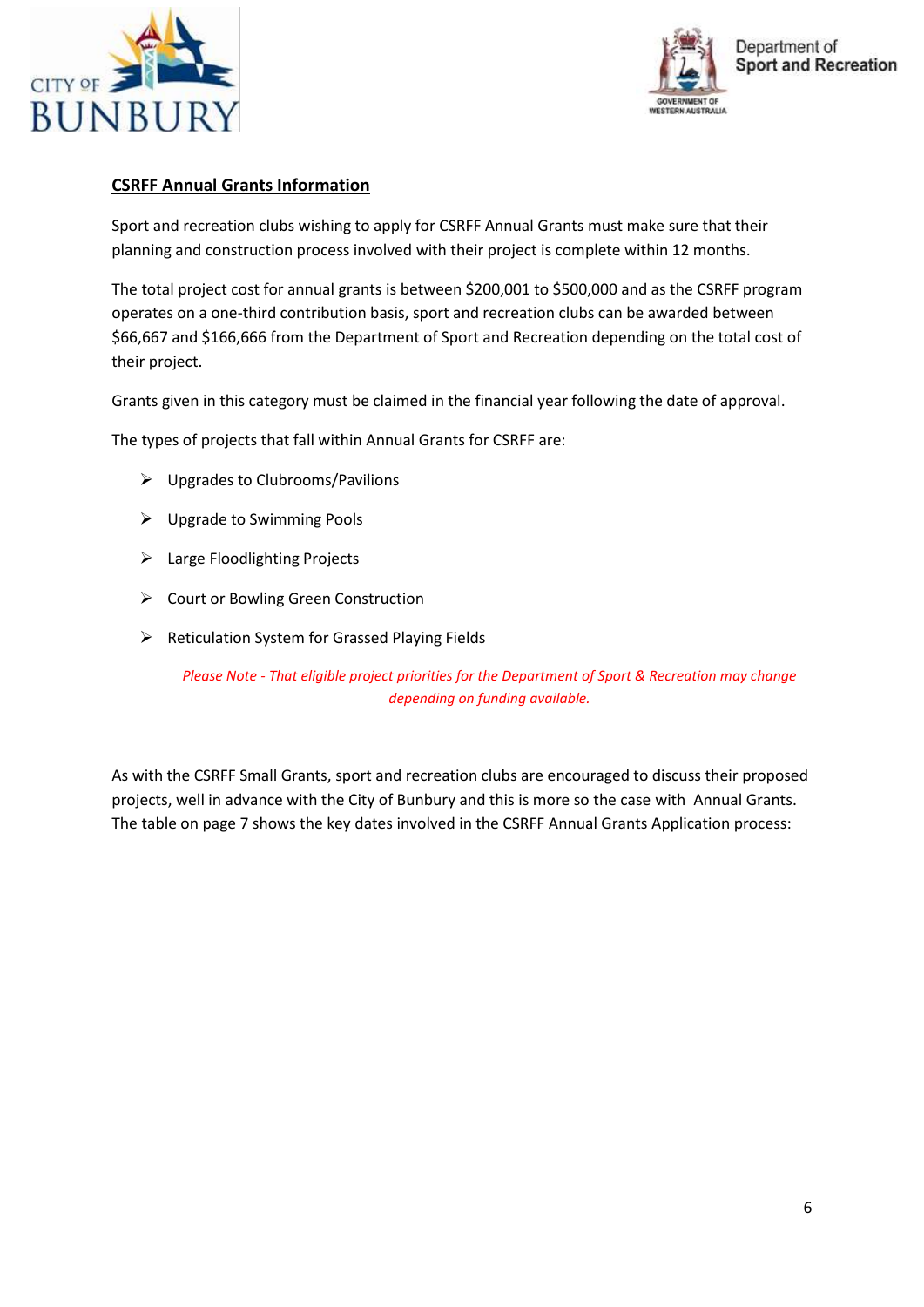



# GOVERNMENT OF<br>WESTERN AUSTRALIA

# **Annual Grants Calendar**

| May               | Sport and Recreation clubs who will be submitting a CSRFF<br>annual grants application should further update both the<br>Department of Sport and Recreation and the City of Bunbury<br>on their project                                                                                                                                                                                                                                                                                                                                                                                                                                         |
|-------------------|-------------------------------------------------------------------------------------------------------------------------------------------------------------------------------------------------------------------------------------------------------------------------------------------------------------------------------------------------------------------------------------------------------------------------------------------------------------------------------------------------------------------------------------------------------------------------------------------------------------------------------------------------|
| June/July         | Adverts are placed in the West Australian Newspaper and<br>Regional Newspapers advertising that CSRFF Annual Grants<br>Round is now open<br>CSRFF Annual Grants application forms are available to be<br>collected from the Department of Sport and Recreation South<br>West Office                                                                                                                                                                                                                                                                                                                                                             |
| August            | Completed CSRFF Annual Grant Application forms must be<br>submitted to the City of Bunbury by the 3rd Friday in August                                                                                                                                                                                                                                                                                                                                                                                                                                                                                                                          |
| September         | City of Bunbury prepare CSRFF Annual Grants Application for<br>Council Consideration and recommendations are made<br>Depending on how many applications the City of Bunbury<br>receive, the City is required by the Department of Sport and<br>Recreation to rank all applications in order of priority<br>The City of Bunbury Council determine the level of support<br>that the City will provide to each application and outcomes are<br>detailed in the Council Meeting Minutes<br>The City of Bunbury will lodge all applications with the<br>Department of Sport and Recreation South West Office by the<br>last working day in September |
| <b>October</b>    | All applications are assessed by Department of Sport and<br>Recreation South West Regional Manager and forwarded to<br>facilities consultant by the last working day in October                                                                                                                                                                                                                                                                                                                                                                                                                                                                 |
| November/December | All applications are assessed by State Sporting Associations and<br><b>CSRFF Facilities Consultant</b><br>CSRFF Advisory committee considers applications and makes<br>recommendations                                                                                                                                                                                                                                                                                                                                                                                                                                                          |
| January/February  | Hon. Minister for Sport considers recommendations and gives<br>approvals.<br>Both successful and unsuccessful applicants are notified.                                                                                                                                                                                                                                                                                                                                                                                                                                                                                                          |